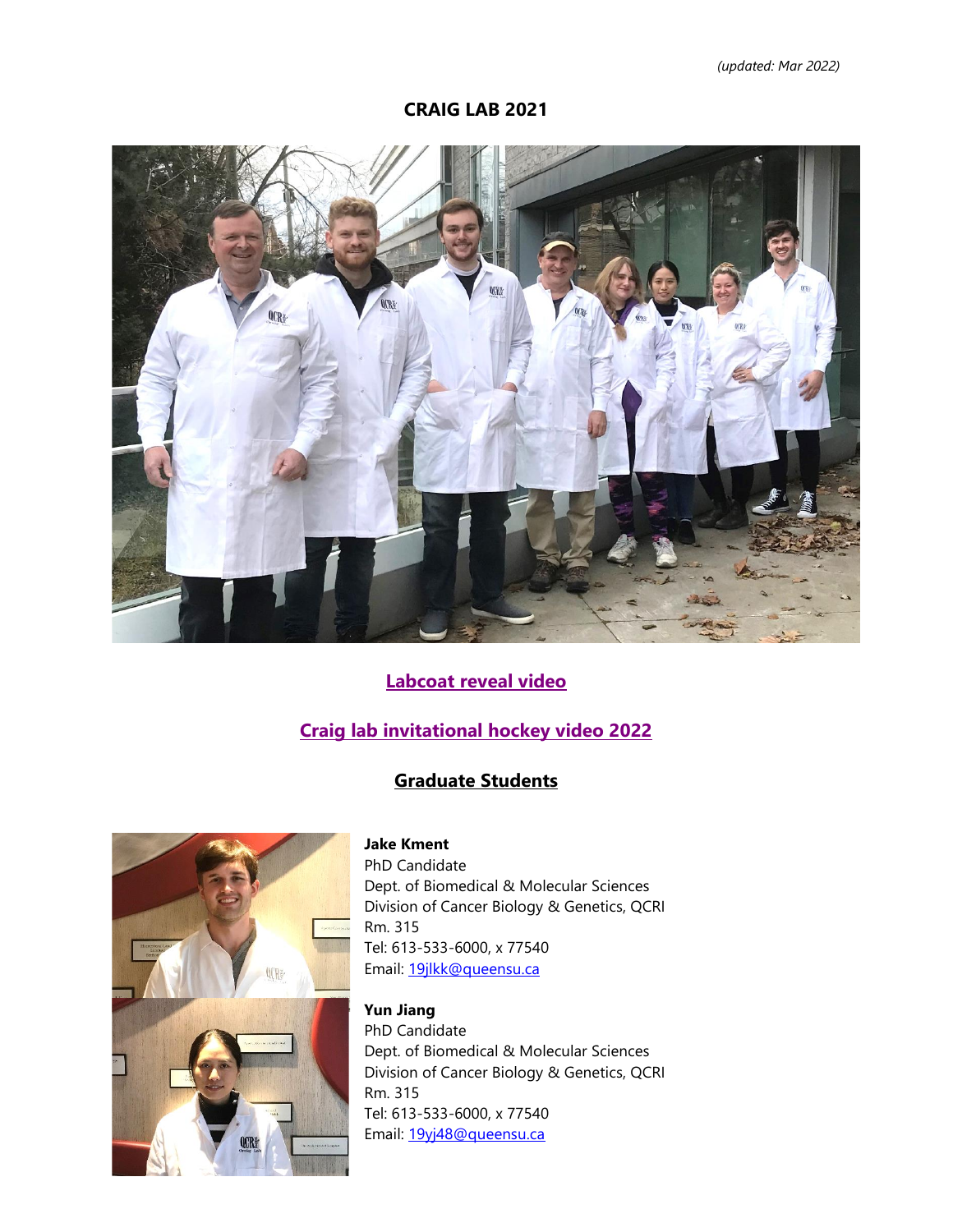

**Rachel Bishop** MSc Candidate Dept. of Biomedical & Molecular Sciences Division of Cancer Biology & Genetics, QCRI Rm. 315 Tel: 613-533-6000, x 77540 Email: [15rnb4@queensu.ca](mailto:15rnb4@queensu.ca)



**Nadia Al Ali** PhD Candidate Dept. of Biomedical & Molecular Sciences Division of Cancer Biology & Genetics, QCRI Rm. 315 Tel: 613-533-6000, x 77540 Email: [nadia.alali@queensu.ca](mailto:nadia.alali@queensu.ca)

#### **Postdoctoral Fellows/Research Associates**

**\_\_\_\_\_\_\_\_\_\_\_\_\_\_\_\_\_\_\_\_\_\_\_\_\_\_\_\_\_\_\_\_\_\_\_\_\_\_\_\_\_\_\_\_\_\_\_\_\_\_\_\_\_\_\_\_\_\_\_\_\_\_\_\_\_\_\_\_\_\_\_\_\_\_\_\_\_\_\_\_\_\_\_\_\_\_\_\_\_\_\_\_\_**



**Peter Truesdell, PhD** Research Associate Division of Cancer Biology & Genetics, QCRI Rm. 315 Botterell Hall Tel: 613-533-6000, x 77540 Email: [pft1@queensu.ca](mailto:pft1@queensu.ca)

# **Undergraduate Students**

 $\mathcal{L}_\mathcal{L} = \{ \mathcal{L}_\mathcal{L} = \{ \mathcal{L}_\mathcal{L} = \{ \mathcal{L}_\mathcal{L} = \{ \mathcal{L}_\mathcal{L} = \{ \mathcal{L}_\mathcal{L} = \{ \mathcal{L}_\mathcal{L} = \{ \mathcal{L}_\mathcal{L} = \{ \mathcal{L}_\mathcal{L} = \{ \mathcal{L}_\mathcal{L} = \{ \mathcal{L}_\mathcal{L} = \{ \mathcal{L}_\mathcal{L} = \{ \mathcal{L}_\mathcal{L} = \{ \mathcal{L}_\mathcal{L} = \{ \mathcal{L}_\mathcal{$ 



**Jon Abbott** 4 th year Biochemistry SSP undergraduate Email: [jon.abbott@queensu.ca](mailto:jon.abbott@queensu.ca)

**\_\_\_\_\_\_\_\_\_\_\_\_\_\_\_\_\_\_\_\_\_\_\_\_\_\_\_\_\_\_\_\_\_\_\_\_\_\_\_\_\_\_\_\_\_\_\_\_\_\_\_\_\_\_\_\_\_\_\_\_\_\_\_\_\_\_\_\_\_\_\_\_\_\_\_\_\_\_\_\_\_\_\_\_\_\_\_\_\_\_\_\_\_**